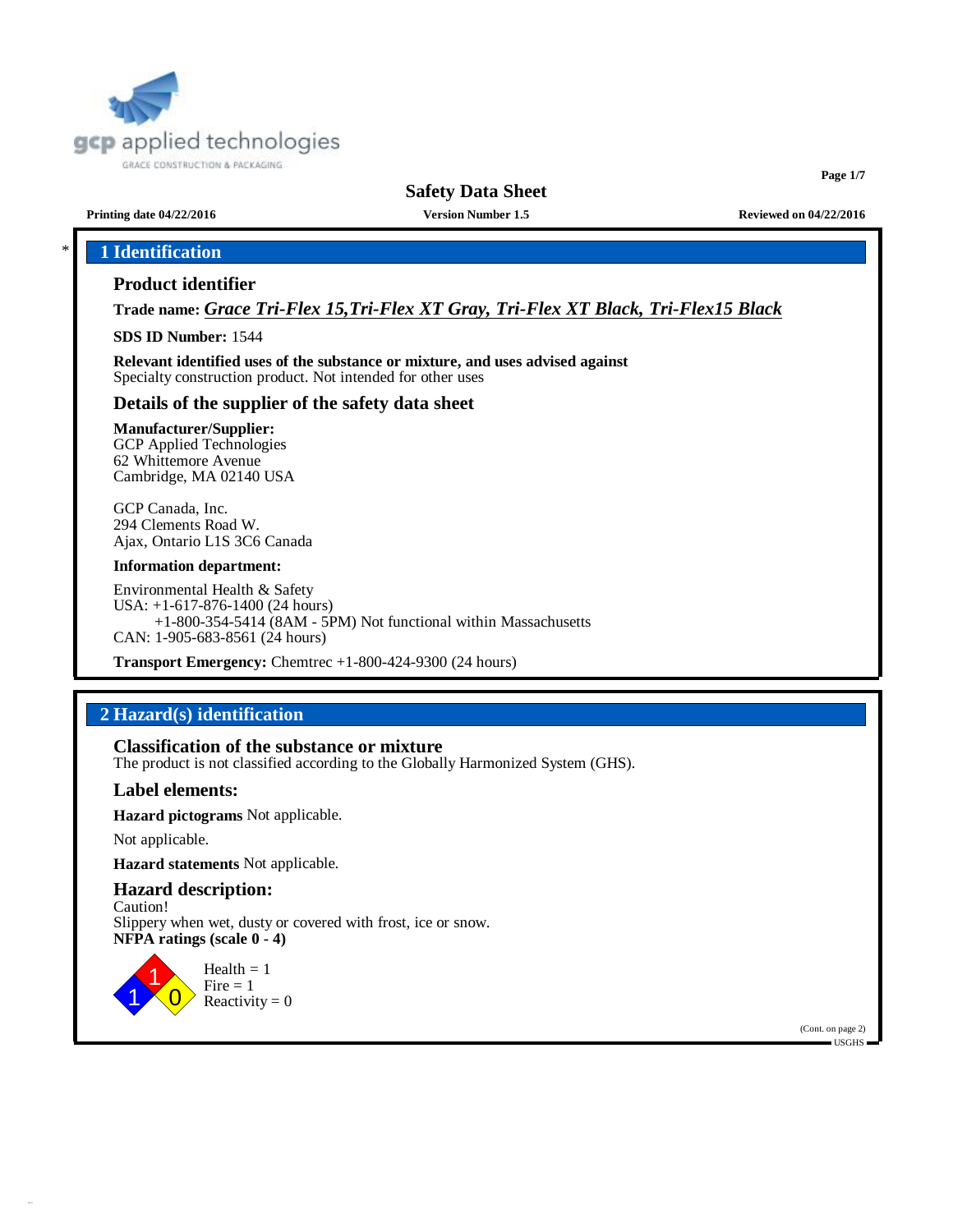**Printing date 04/22/2016 Version Number 1.5 Reviewed on 04/22/2016**

# **Trade name:** *Grace Tri-Flex 15,Tri-Flex XT Gray, Tri-Flex XT Black, Tri-Flex15 Black*

**HMIS-ratings (scale 0 - 4)**

 HEALTH FIRE **REACTIVITY** 0 1 1  $Health = 1$  $Flammability = 1$ Reactivity  $= 0$ 

### **Other hazards**

**Results of PBT and vPvB assessment**

**PBT:** Not applicable. **vPvB:** Not applicable.

# **3 Composition/information on ingredients**

#### **Chemical characterization: Mixtures**

**Hazardous components:** Not applicable.

# **4 First-aid measures**

#### **Description of first aid measures**

**General information:** Get medical advice/attention if you feel unwell.

**After inhalation:** Due to the physical nature of this product adverse effects are not likely.

**After skin contact:** Due to the physical nature of this product adverse effects are not likely.

**After eye contact:** Due to the physical nature of this product adverse effects are not likely.

**After swallowing:** Due to physical nature of this product, ingestion is not likely.

#### **Information for doctor:**

**Most important symptoms and effects, both acute and delayed** No further relevant information available.

**Indication of any immediate medical attention and special treatment needed** No further relevant information available.

#### **5 Fire-fighting measures**

**Special hazards arising from the substance or mixture** No further relevant information available.

**Additional information** Collect contaminated fire fighting water separately. It must not enter the sewage system.

# **6 Accidental release measures**

**Personal precautions, protective equipment and emergency procedures** Due to physical nature of this product spills/leaks are not possible.

Wear protective equipment. Keep unprotected persons away.

**Methods and material for containment and cleaning up:** Pick up mechanically.

#### **Reference to other sections**

See Section 7 for information on safe handling.

See Section 8 for information on personal protection equipment.

(Cont. from page 1)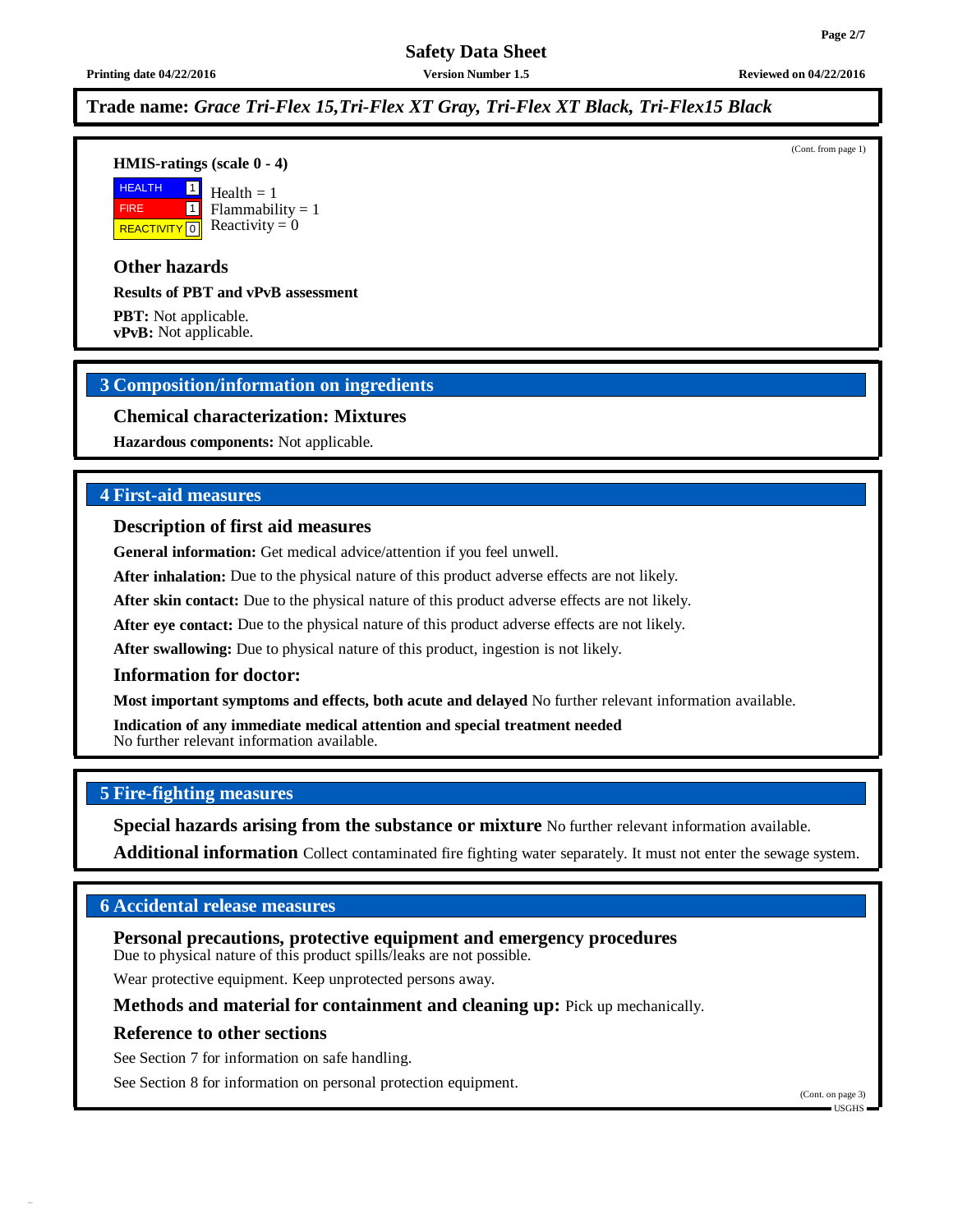**Printing date 04/22/2016 Version Number 1.5 Reviewed on 04/22/2016**

# **Trade name:** *Grace Tri-Flex 15,Tri-Flex XT Gray, Tri-Flex XT Black, Tri-Flex15 Black*

(Cont. from page 2)

See Section 13 for disposal information.

# **7 Handling and storage**

#### **Precautionary Measures :**

Always use Fall Protection Systems when working on roofs.

May be slippery when wet or dusty or covered with frost, ice or snow.

Never walk on product that has not been securely fastened to the roof deck.

Use roof jacks, toe boards or storage platforms secured to the underlying roof deck to

Prevent slippage of stored roofing materials.

Stay well away from power lines and be sure that neither your body nor equipment has contact with them.

On steep pitched roof surfaces, roof jacks and planks must be used to stand on.

Follow ladder safety standards and codes.

Never leave scraps, wrappers or other debris scattered over the roof.

FOR PROFESSIONAL USE ONLY. KEEP OUT OF CHILDREN'S REACH.

#### **Handling:**

**Precautions for safe handling** Open and handle receptacle with care.

**Information about protection against explosions and fires:** Keep respiratory protective device available.

#### **Conditions for safe storage, including any incompatibilities**

**Storage:**

**Information about storage in one common storage facility:** No special measures required.

**Further information about storage conditions:** Keep receptacle tightly sealed.

**Specific end use(s)** No further relevant information available.

# **8 Exposure controls/personal protection**

#### **Additional information about design of technical systems:** No further data; see item 7.

#### **Control parameters**

#### **Components with limit values that require monitoring at the workplace:**

The product does not contain any relevant quantities of materials with critical values that have to be monitored at the workplace.

**Additional information:** The lists that were valid during the creation were used as basis.

#### **Exposure controls**

**Personal protective equipment:**

**General protective and hygienic measures:**

Avoid contact with the eyes and skin. Normal work gloves are recommended.

The usual precautionary measures for handling chemicals should be followed.

#### **Breathing equipment:**

Control exposure to ingredients with workplace control parameters if mentioned above. If no ingredients are listed, respiratory protection is generally not required.

If exposure limits are listed and may be exceeded, use approved respiratory protective equipment and filter type appropriate for the listed ingredients. (NIOSH, CEN, etc.).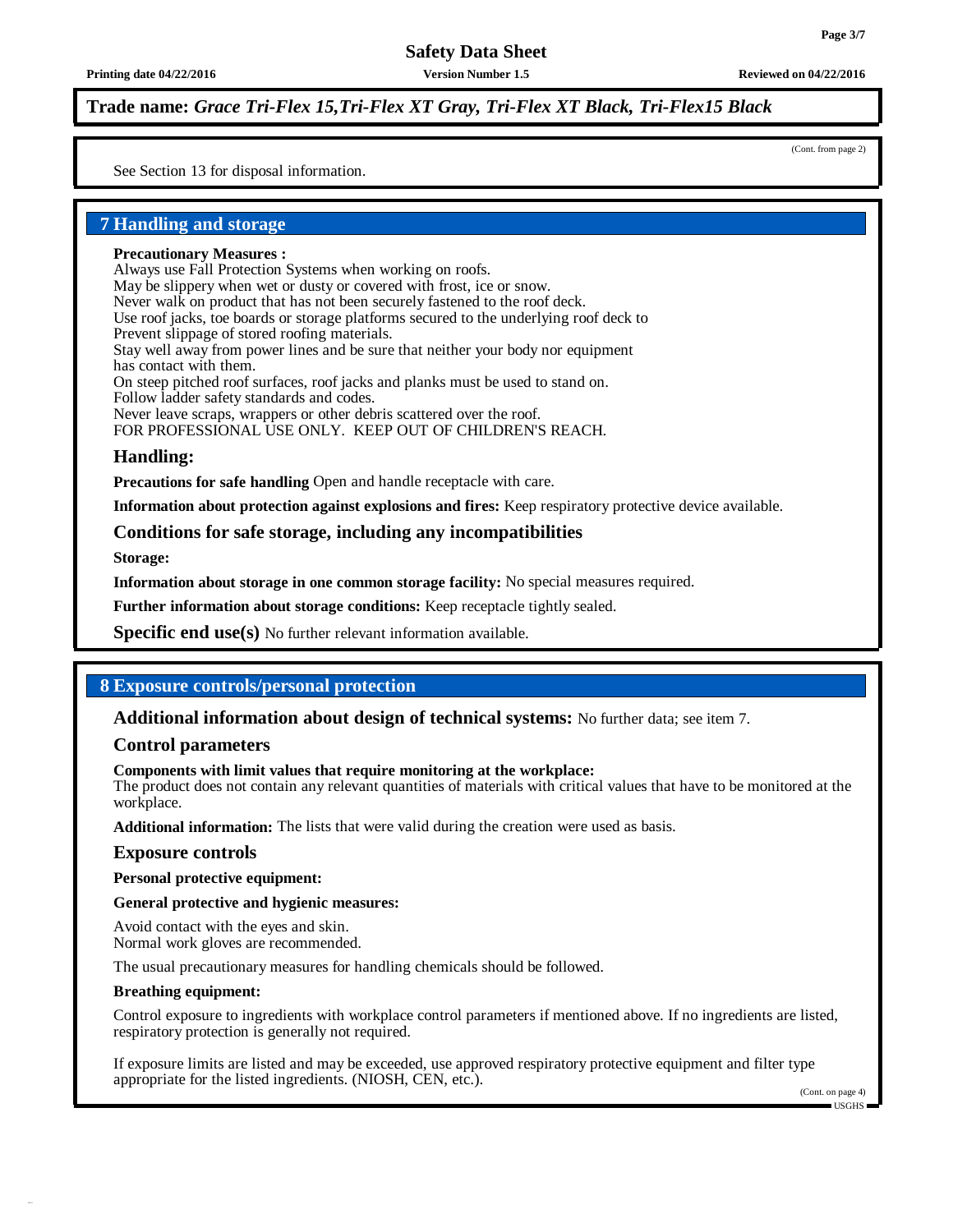**Printing date 04/22/2016 Version Number 1.5 Reviewed on 04/22/2016**

# **Trade name:** *Grace Tri-Flex 15,Tri-Flex XT Gray, Tri-Flex XT Black, Tri-Flex15 Black*

**Protection of hands:** Not required.

**Eye protection:**

Safety glasses Not required for normal use.

#### **Body protection:**

Protective work clothing

Use personal protective equipment as required.

Take off contaminated clothing.

# **9 Physical and chemical properties**

| Information on basic physical and chemical properties                                                                           |                                                                                                  |  |
|---------------------------------------------------------------------------------------------------------------------------------|--------------------------------------------------------------------------------------------------|--|
| <b>General Information</b><br>Appearance:<br>Form:<br>Color:                                                                    | Solid<br>According to product specification                                                      |  |
| Odor:<br><b>Odor threshold:</b>                                                                                                 | Characteristic<br>Not determined.                                                                |  |
| $pH-value$ (~):                                                                                                                 | Not applicable.                                                                                  |  |
| <b>Change in condition</b><br><b>Melting point/Melting range:</b><br><b>Boiling point/Boiling range:</b><br><b>Flash point:</b> | Undetermined.<br>Undetermined.<br>Not applicable.                                                |  |
| <b>Flammability (solid, gaseous):</b>                                                                                           | Not determined.                                                                                  |  |
| <b>Decomposition temperature:</b><br>Auto igniting:<br>Danger of explosion:                                                     | Not determined.<br>Product is not selfigniting.<br>Product does not present an explosion hazard. |  |
| <b>Explosion limits:</b><br>Lower:<br><b>Upper:</b><br><b>VOC Content (max):</b>                                                | Not determined.<br>Not determined.<br>Not determined.                                            |  |
| Vapor pressure:<br>Density: $(\sim)$<br><b>Relative density</b><br><b>Vapor density</b><br><b>Evaporation</b> rate              | Not applicable.<br>Not determined.<br>Not determined.<br>Not applicable.<br>Not applicable.      |  |
| Solubility in / Miscibility with<br>Water:                                                                                      | Not miscible or difficult to mix.                                                                |  |
| Partition coefficient (n-octanol/water): Not determined.                                                                        |                                                                                                  |  |
| <b>Viscosity:</b><br>Dynamic:<br>Kinematic:<br>Molecular weight                                                                 | Not applicable.<br>Not applicable.<br>Not applicable.                                            |  |
| <b>Other information</b>                                                                                                        | No further relevant information available.                                                       |  |

USGHS (Cont. on page 5)

(Cont. from page 3)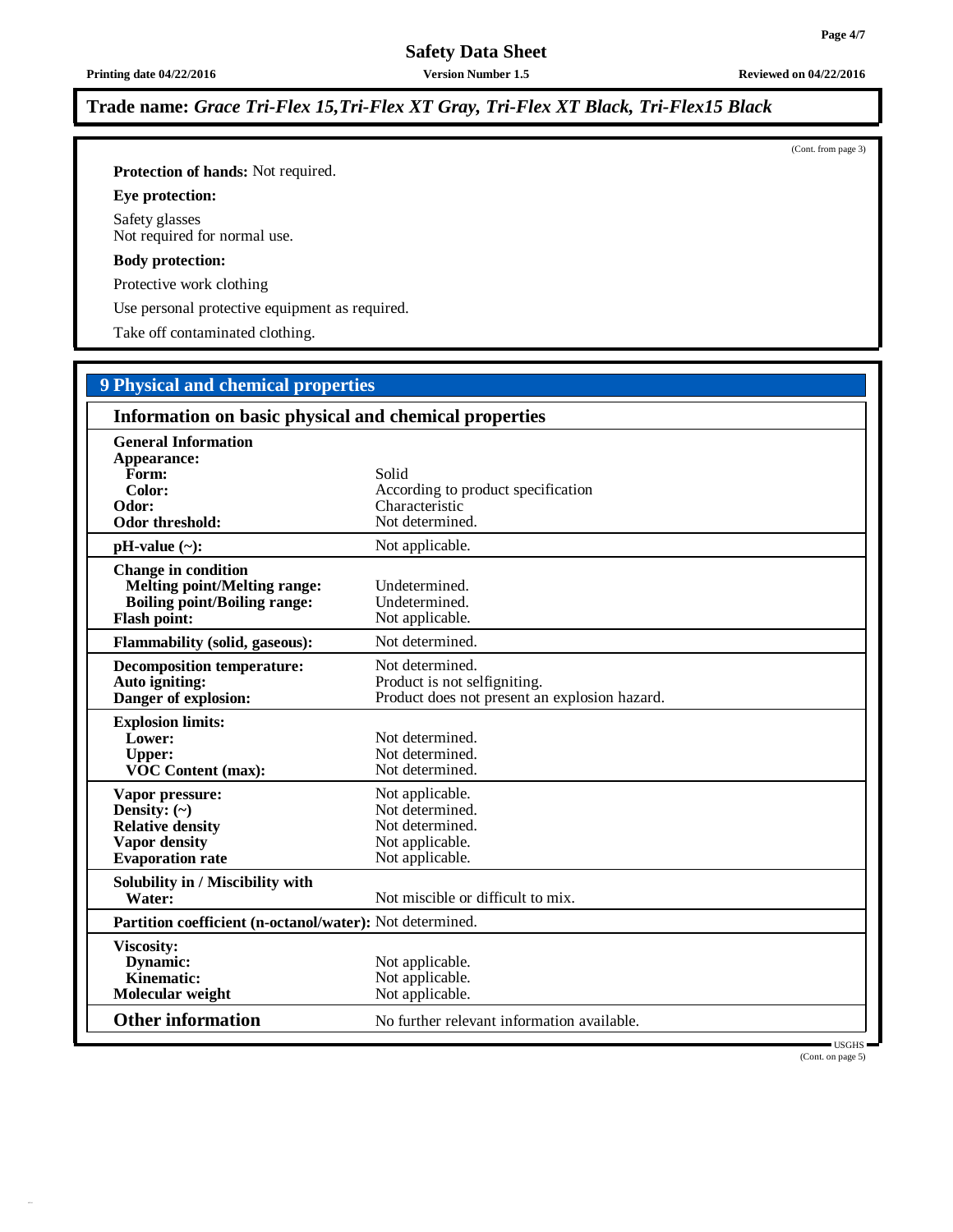**Printing date 04/22/2016 Version Number 1.5 Reviewed on 04/22/2016**

# **Trade name:** *Grace Tri-Flex 15,Tri-Flex XT Gray, Tri-Flex XT Black, Tri-Flex15 Black*

(Cont. from page 4)

# **10 Stability and reactivity**

**Reactivity** Stable under normal conditions.

**Chemical stability**

**Thermal decomposition:** No decomposition if used according to specifications.

**Possibility of hazardous reactions** No dangerous reactions known.

**Conditions to avoid** No further relevant information available.

**Incompatible materials:** No further relevant information available.

**Hazardous decomposition products:** Carbon monoxide and carbon dioxide

#### **11 Toxicological information**

**Information on toxicological effects**

**Acute toxicity:**

**Primary irritant effect:**

**on the skin:** No irritating effect expected

**on the eye:** No irritating effect expected

**inhalation:** No irritating effect expected

**Ingestion:**

**Additional toxicological information:**

**Carcinogenic categories**

**IARC (International Agency for Research on Cancer) Human Carcinogenicity:**

**Group 1- Positive, Group 2A- Probable, Group 2B- Possible, Group 3- Not Classifiable** None of the ingredients is listed.

**NTP (National Toxicology Program)**

**K–Known to be carcinogenic, R–May reasonably be anticipated to be carcinogenic**

None of the ingredients is listed.

**OSHA-Ca (Occupational Safety & Health Administration)**

None of the ingredients is listed.

# **12 Ecological information**

#### **Toxicity**

**Aquatic toxicity:** No further relevant information available.

**Persistence and degradability** No further relevant information available.

#### **Behavior in environmental systems:**

**Bioaccumulative potential** No further relevant information available.

**Mobility in soil** No further relevant information available.

#### **Additional ecological information:**

**General notes:** Not known to be hazardous to water.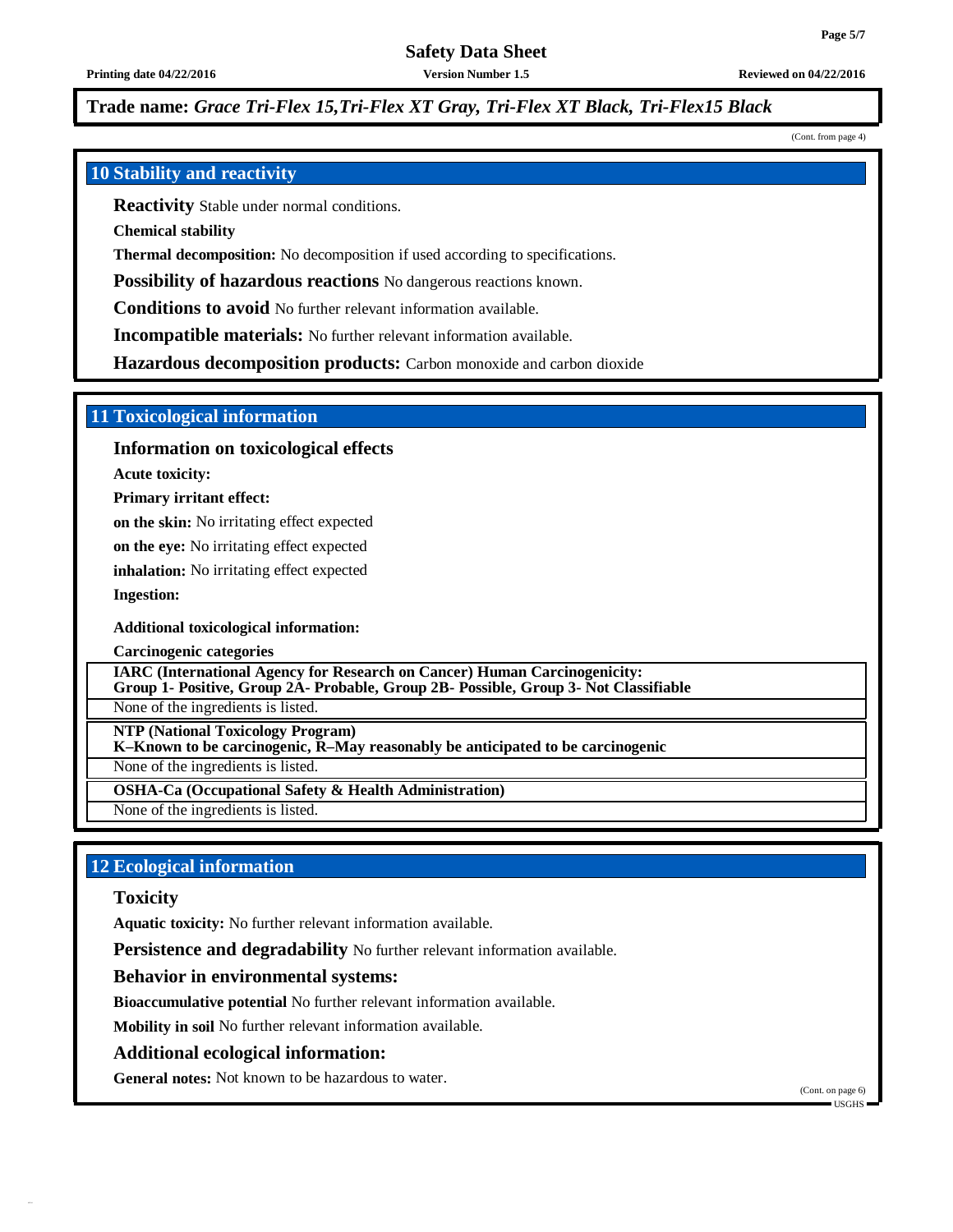**Trade name:** *Grace Tri-Flex 15,Tri-Flex XT Gray, Tri-Flex XT Black, Tri-Flex15 Black*

(Cont. from page 5)

**Page 6/7**

#### **Results of PBT and vPvB assessment**

**PBT:** Not applicable. **vPvB:** Not applicable.

**Other adverse effects** No further relevant information available.

# **13 Disposal considerations**

### **Waste treatment methods**

**Recommendation:**



Must not be disposed of together with household garbage. Do not allow product to reach sewage system.

### **Uncleaned packagings:**

**Recommendation:** Disposal must be made according to official regulations.

| <b>14 Transport information</b>                           |                                                                                                          |
|-----------------------------------------------------------|----------------------------------------------------------------------------------------------------------|
| <b>UN-Number</b><br>DOT, ADR, ADN, IMDG, IATA             | Not applicable.                                                                                          |
| UN proper shipping name<br>DOT, ADR, ADN, IMDG, IATA      | Not applicable.                                                                                          |
| <b>Transport hazard class(es)</b>                         |                                                                                                          |
| DOT, ADR, ADN, IMDG, IATA<br><b>Class</b>                 | Not applicable.                                                                                          |
| <b>Packing group</b><br>DOT, ADR, IMDG, IATA              | Not applicable.                                                                                          |
| <b>Environmental hazards:</b><br><b>Marine pollutant:</b> | N <sub>0</sub>                                                                                           |
| <b>Special precautions for user</b>                       | Not applicable.                                                                                          |
|                                                           | Transport/Additional information: Not classified as a dangerous good for transport by road, rail or air. |
| <b>DOT</b><br><b>Remarks:</b>                             | Not Regulated.                                                                                           |

# \* **15 Regulatory information**

**SARA (Superfund Amendments and Reauthorization Act)**

**Section 302/304 (extremely hazardous substances):**

None of the ingredients is listed.

**Section 313 Reportable Ingredients (Chemicals present below reporting threshold are exempt):**

None of the ingredients is listed.

(Cont. on page 7) USGHS